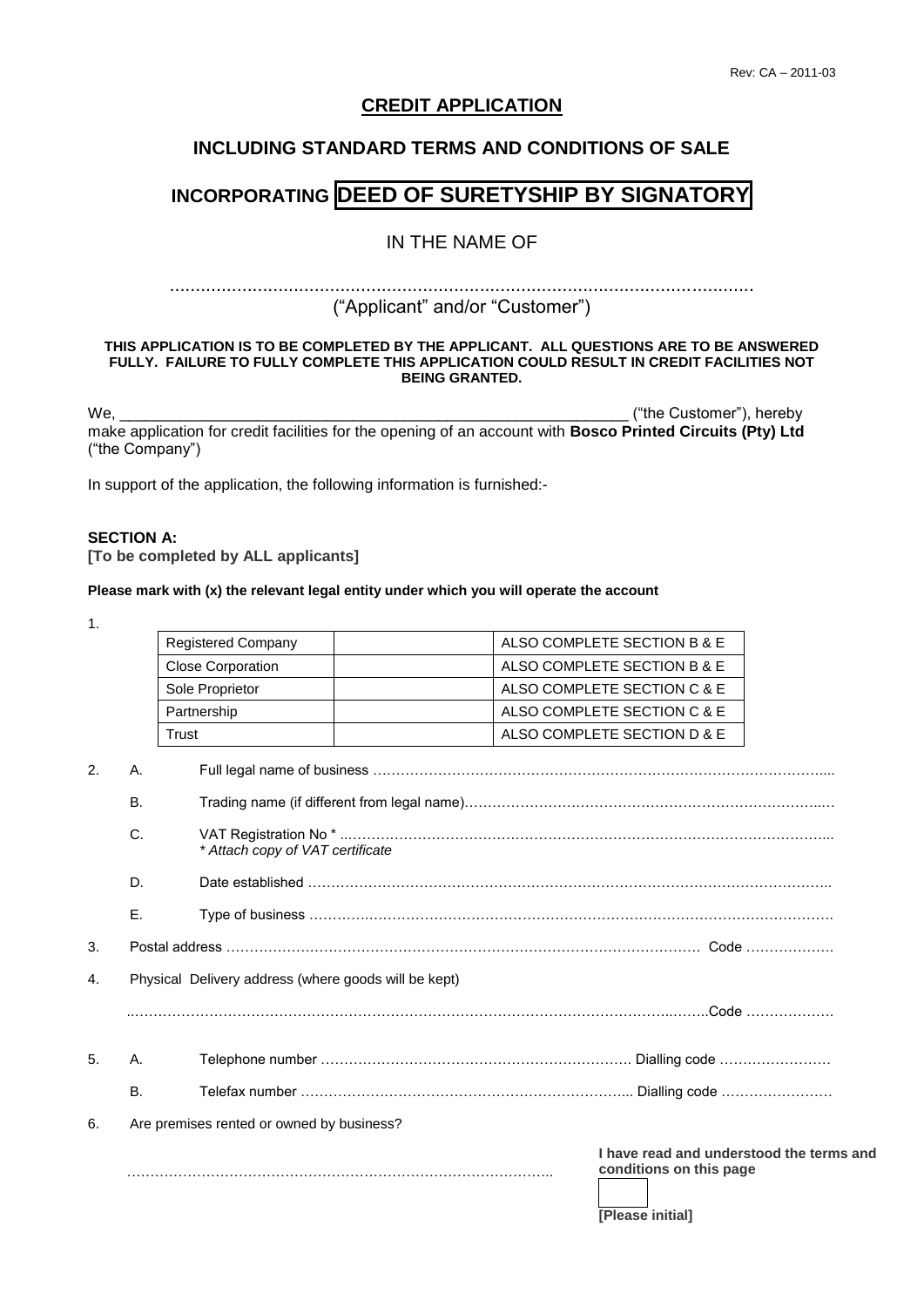- 7. Name & address of landlord …………………………………………………………………………………………………... 8. How long have you been in your present premises? .……………………………………………………………………..
- 9. Physical address & *domicilium* chosen in terms of clause 16 of the Terms and Conditions

…………………………………………………………………………….………………………………………………………

10. Name of authorised buyers for and on behalf of Customer: \*

| <b>Full Names</b> | <b>Identity Number</b> | <b>Residential Address</b> | Tel No. (Home) | <b>Cell Number</b> |
|-------------------|------------------------|----------------------------|----------------|--------------------|
|                   |                        |                            |                |                    |
|                   |                        |                            |                |                    |
|                   |                        |                            |                |                    |
|                   |                        |                            |                |                    |
|                   |                        |                            |                |                    |

*\* Should any of the above listed buyers leave your employ, please advise the Company immediately in writing so that the Company may remove this person's buying (ordering) authority. Failure to do so will render the Customer liable for the order subject to all the Terms and Conditions contained herein.*

#### 11. Bankers:-

|                 | А.           |  |
|-----------------|--------------|--|
|                 | В.           |  |
|                 | C.           |  |
|                 | D.           |  |
| 12 <sub>1</sub> | A. <b>A.</b> |  |
|                 | В.           |  |

13. Trade references:-

| Full name of company | <b>Terms</b> | <b>Purchase Value</b> | Tel No & Code |
|----------------------|--------------|-----------------------|---------------|
|                      |              |                       |               |
|                      |              |                       |               |
|                      |              |                       |               |
|                      |              |                       |               |
|                      |              |                       |               |

| 16. Telephone number of your accounts department: |                                                                                                |
|---------------------------------------------------|------------------------------------------------------------------------------------------------|
|                                                   | I have read and understood the terms and<br>conditions on this page<br><b>IPlease initiall</b> |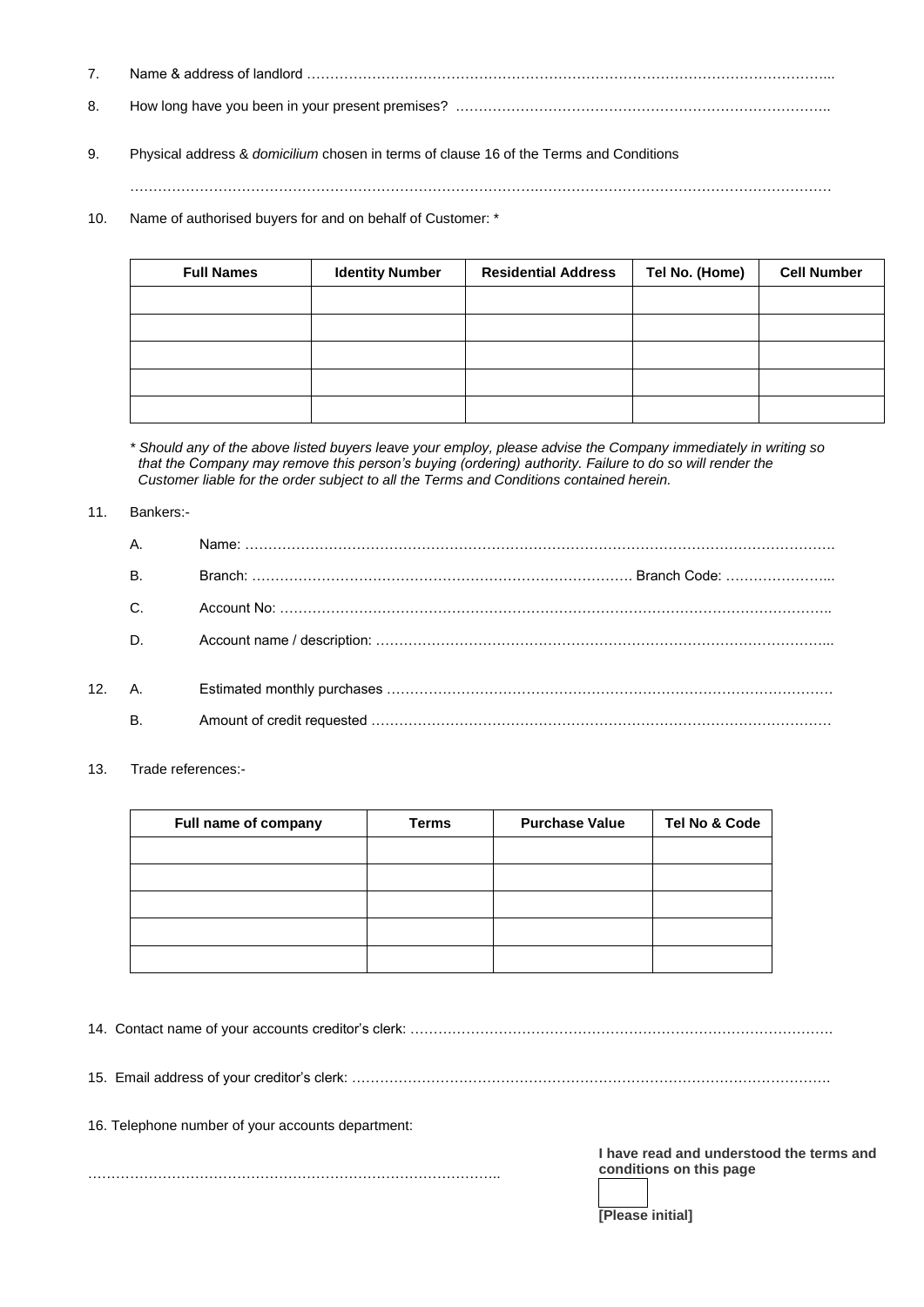- 17. **OUR PAYMENT TERMS ARE STRICTLY 30 DAYS:** Payment due on or before **30 days** from date of month-end statement (subject to the Terms and Conditions).
- 18. A. Gross asset value\*, in rands R………..………….... B. Annual turnover\*\*, in rands R……………........

#### • **Please note this information is relevant to your Credit Application and is a threshold required in terms of the National Credit Act 34 of 2005 and the Consumer Protection Act 68 of 2008.**

*\*Preferably as recorded on your balance sheet for the immediately preceding financial year (if available). \*\*Preferably as recorded on your income statement for the immediately preceding financial year (if available).*

19. Details of fixed property owned by sole proprietor / partner/s/company/close corporation/trust

| <b>Address</b> | Stand No &<br>Township | <b>Estimated</b><br>Value | <b>Bond Value</b> | <b>Bond Holder</b> | In whose name<br>is the property<br>registered |
|----------------|------------------------|---------------------------|-------------------|--------------------|------------------------------------------------|
|                |                        |                           |                   |                    |                                                |
|                |                        |                           |                   |                    |                                                |
|                |                        |                           |                   |                    |                                                |
|                |                        |                           |                   |                    |                                                |
|                |                        |                           |                   |                    |                                                |

#### **SECTION B:**

**[To be completed if Applicant is a Registered Company or Close Corporation]**

| $\mathbf{1}$ .        |           |                                                                                                                                                                                                         |  |  |  |
|-----------------------|-----------|---------------------------------------------------------------------------------------------------------------------------------------------------------------------------------------------------------|--|--|--|
| $\mathcal{P}_{\cdot}$ | Α.        | * Attach copy of Certificate of Incorporation                                                                                                                                                           |  |  |  |
|                       | <b>B.</b> |                                                                                                                                                                                                         |  |  |  |
| 3.                    |           |                                                                                                                                                                                                         |  |  |  |
| 4.                    |           | Who are the auditors / accountants of the company / close corporation? (Full details required)                                                                                                          |  |  |  |
|                       |           |                                                                                                                                                                                                         |  |  |  |
|                       |           |                                                                                                                                                                                                         |  |  |  |
|                       |           |                                                                                                                                                                                                         |  |  |  |
| 5.                    |           | Date of latest audited financial statements                                                                                                                                                             |  |  |  |
|                       |           | I have read and understood the terms and<br>(Note you can speed up your application by attaching a copy of your latest<br>conditions on this page<br>audited financial statements).<br>[Please initial] |  |  |  |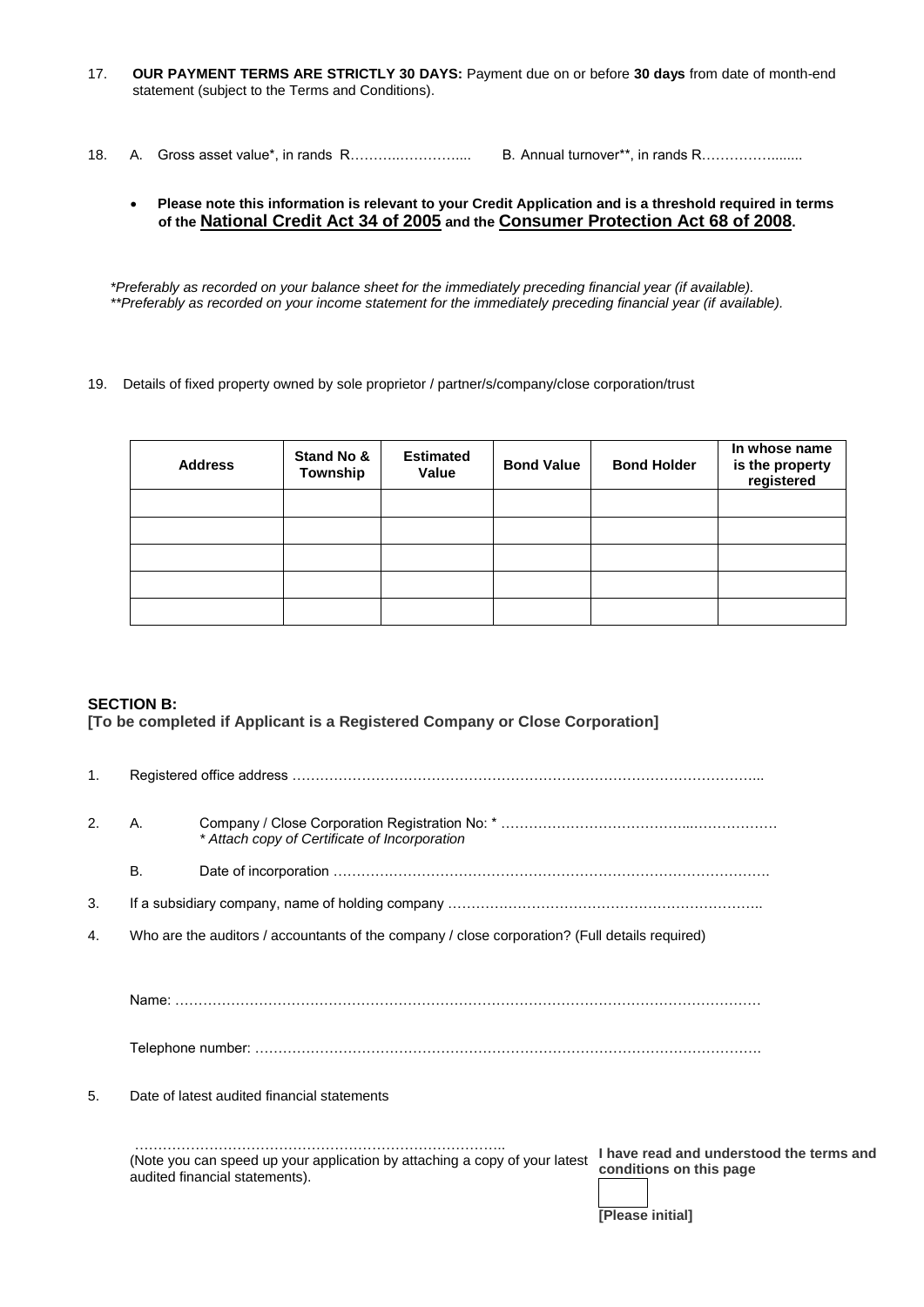### 6. Who are the directors of the company / members of the close corporation?

| <b>Full Names</b> | <b>Identity Number</b> | <b>Residential Address</b> | Tel No. (Home) | <b>Cell Number</b> |
|-------------------|------------------------|----------------------------|----------------|--------------------|
|                   |                        |                            |                |                    |
|                   |                        |                            |                |                    |
|                   |                        |                            |                |                    |
|                   |                        |                            |                |                    |
|                   |                        |                            |                |                    |
|                   |                        |                            |                |                    |
|                   |                        |                            |                |                    |
|                   |                        |                            |                |                    |
|                   |                        |                            |                |                    |

## **SECTION C:**

**[To be completed if Applicant is a Partnership or Sole Proprietor]**

- 1. Date of commencement of business: …………………………………………………………………………………………
- 2. Nationality if not South African: ……………………………………………………………
- 3. Are you presently insolvent? …………………………………………............................

| <b>Full Names</b> | <b>Identity Number</b> | <b>Residential Address</b> | Tel No. (Home) | <b>Cell Number</b> |
|-------------------|------------------------|----------------------------|----------------|--------------------|
|                   |                        |                            |                |                    |
|                   |                        |                            |                |                    |
|                   |                        |                            |                |                    |
|                   |                        |                            |                |                    |
|                   |                        |                            |                |                    |
|                   |                        |                            |                |                    |
|                   |                        |                            |                |                    |
|                   |                        |                            |                |                    |
|                   |                        |                            |                |                    |
|                   |                        |                            |                |                    |
|                   |                        |                            |                |                    |
|                   |                        |                            |                |                    |

4. Full details of proprietors/partners:-

**I have read and understood the terms and conditions on this page**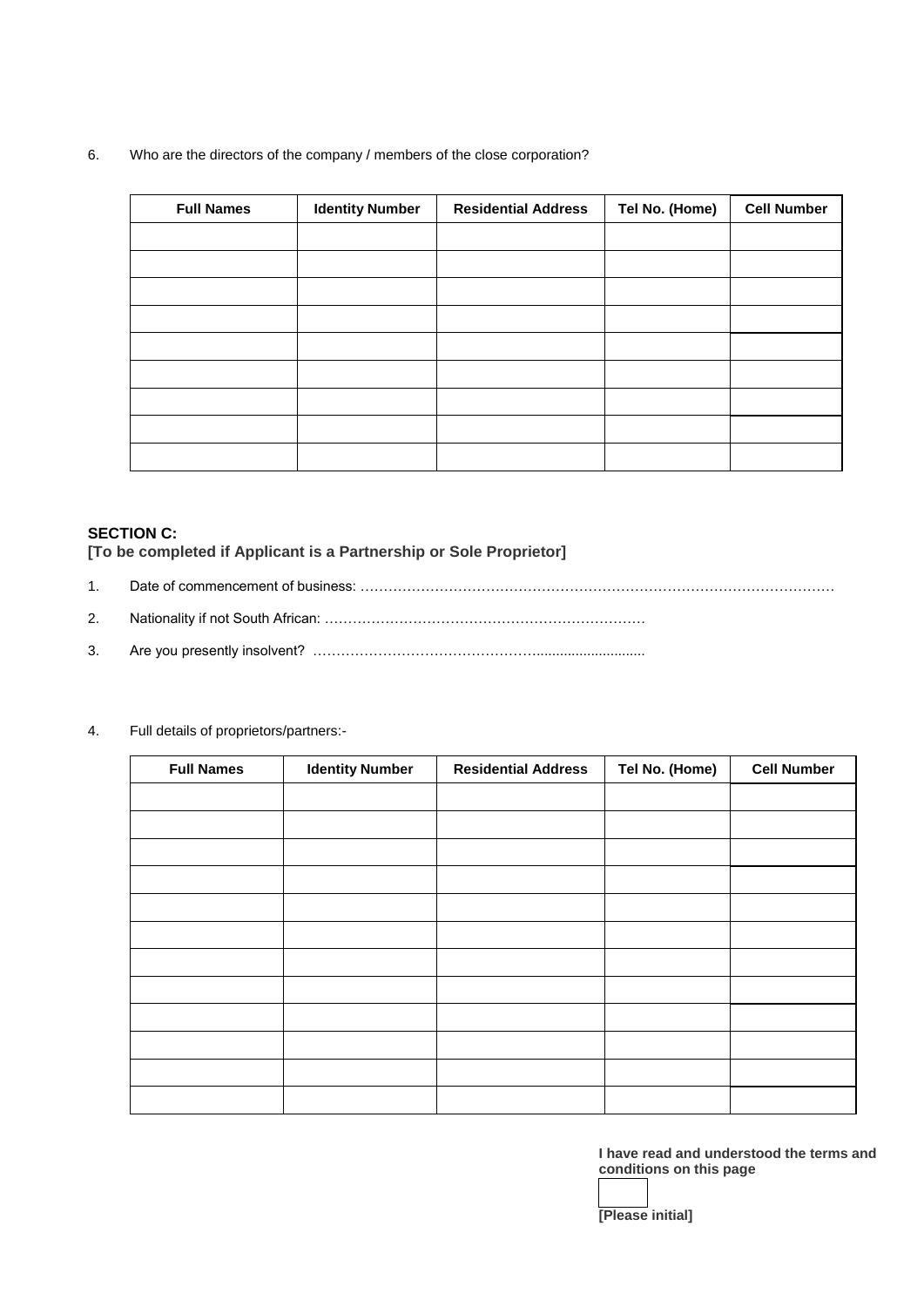## **SECTION D:**

| a.           |                       |
|--------------|-----------------------|
| b.           |                       |
| $\mathbf{C}$ | Auditors/accountants: |
|              |                       |
|              |                       |

Full details of trustees:-

**[To be completed if Applicant is a Trust]**

| <b>Full Names</b> | <b>Identity Number</b> | <b>Residential Address</b> | Tel No. (Home) | <b>Cell Number</b> |
|-------------------|------------------------|----------------------------|----------------|--------------------|
|                   |                        |                            |                |                    |
|                   |                        |                            |                |                    |
|                   |                        |                            |                |                    |
|                   |                        |                            |                |                    |
|                   |                        |                            |                |                    |
|                   |                        |                            |                |                    |
|                   |                        |                            |                |                    |

## **SECTION E: [To be completed by all Applicants]**

#### CONSENT

I/We hereby authorize **Bosco Printed Circuits (Pty) Ltd** to furnish credit information concerning myself/ourselves to any credit bureau, or to any credit provider seeking trade references, and to request information concerning myself/ourselves from any credit bureau or any credit provider in order to conduct a credit assessment or affordability assessment in respect of myself/ourselves and/or to trace me/us.

**Please initial to show consent** 

**I have read and understood the terms and conditions on this page**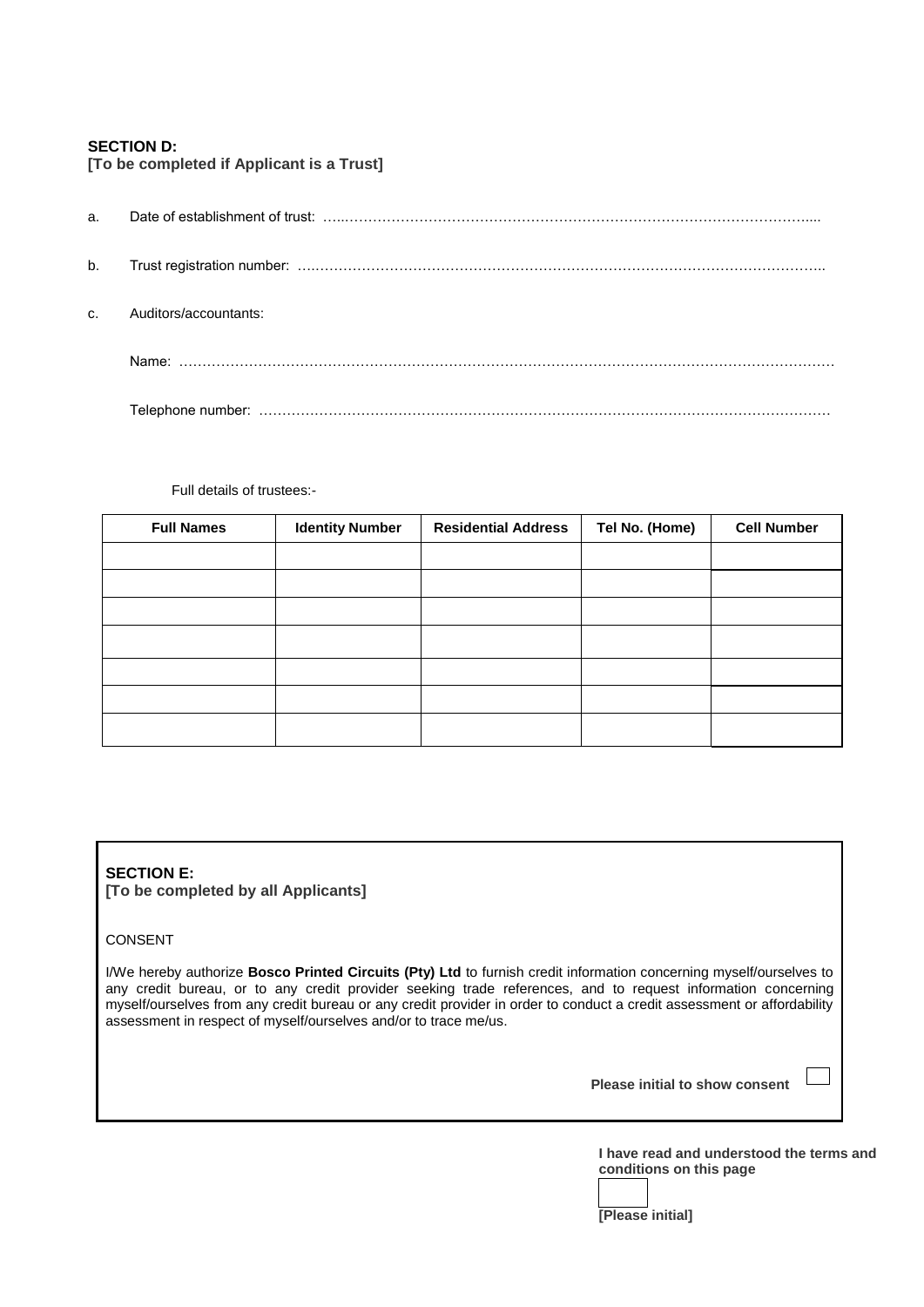# **TERMS AND CONDITIONS OF CREDIT SALES INCORPORATING A DEED OF SURETYSHIP**

**NOTE TO CUSTOMER:** BE ADVISED THAT WHEN SIGNING THESE TERMS AND CONDITIONS, YOU BECOME BOUND THEREBY. EACH TERM IS IMPORTANT FOR YOU TO UNDERSTAND. SOME OF THE MORE ONEROUS TERMS (FOR EXAMPLE LIMITATION OF LIABILITY OF THE COMPANY AND ASSUMPTION OF RISK BY YOU) HAVE BEEN BOLDED IN ORDER TO BRING SAME TO YOUR ATTENTION. HOWEVER, ALL TERMS ARE IMPORTANT AND BINDING.

## 1. **DEFINITIONS AND INTERPRETATION**

- 1.1. In these conditions, save where the context otherwise requires, the following words and expressions shall have the following meanings:-
- 1.1.1. "**Agreement:** means the Terms and Conditions contained herein together with the Credit Application to which these Terms and Conditions are attached;
- 1.1.2. "**Applicant**" means the natural or juristic person as indicated in the Credit Application;
- 1.1.3. "**Company**" means Bosco Printed Circuits (Pty) Ltd with registration number: 2014/135177/07, as incorporated in terms of the Company Laws of South Africa as amended or succeeded from time to time, its subsidiaries, associated companies, successors-in-title and assigns from time to time, if any, and each member or future member of the Bosco Printed Circuits Group from time to time, who need not notify the Customer of its acceptance of the benefits of these conditions, and in respect of which the benefits imparted by these conditions may not be withdrawn prior to its acceptance thereof;
- 1.1.4. "**Consumer Protection Act**" means the Consumer Protection Act 68 of 2008 as amended from time to time;
- 1.1.5. "**Credit Application**" means the form/application to which this Agreement is attached;
- 1.1.6. "**Customer**" means natural or juristic persons, including any of their associated businesses, subsidiaries, holding companies, successors or lawful assigns, as the case may be, who requests and/or makes use of any of the Company's products and includes any Applicant who applies for credit facilities with the Company;
- 1.1.7. "*ex works*" means that the Company delivers when it places the products at the disposal of the Customer at the Company's premises or at another named place (ie. works, factory, warehouse, etc.) The Company does not need to load the products on any collecting vehicle, nor does it need to clear the products for export, with such clearance as applicable. The Company has no obligation to the Customer to load the products and if the Company does load the products, it does so at the Customer's risk and expense. The Company has no obligation to the Customer to insure the products. The term "*ex works*" is used as defined in the Incoterms® of 2010 as published by the International Chamber of Commerce;
- 1.1.8. "**National Credit Act**" means the National Credit Act 34 of 2005 as amended from time to time;
- 1.1.9. "**parties**" means the Company and the Customer jointly;
- 1.1.10. "**price**" means the aggregate of the charges and fees set out in the Company's invoice or statement;
- 1.1.11. "**products**" means any products supplied by the Company from time to time;
- 1.1.12. "**quotation**" means the amount quoted by the Company for the supply of products to the Customer;
- 1.1.13. "**signatory**" means the person who appends his signature hereto;
- 1.1.14. "**Terms and Conditions**" means the Terms and Conditions incorporated in this Agreement;
- 1.1.15. "**VAT**" means Value Added Tax in terms of the Value Added Tax Act 89 of 1991 as amended from time to time;
- 1.2. Expressions which denote a natural person shall include a reference to bodies corporate and juristic persona;
- 1.3. Expressions which denote the masculine shall include a reference to the other two genders and *vice versa*;
- 1.4. Expressions which denote the singular shall include a reference to the plural and *vice versa*;
- 1.5. Headings are for reference purposes only and shall not be considered in the interpretation of the conditions which they relate;
- **I have read and understood the terms and**  1.6. The rule of construction that a contract shall be interpreted against the party responsible for the drafting or preparation of the contract, conditions on this page shall not apply.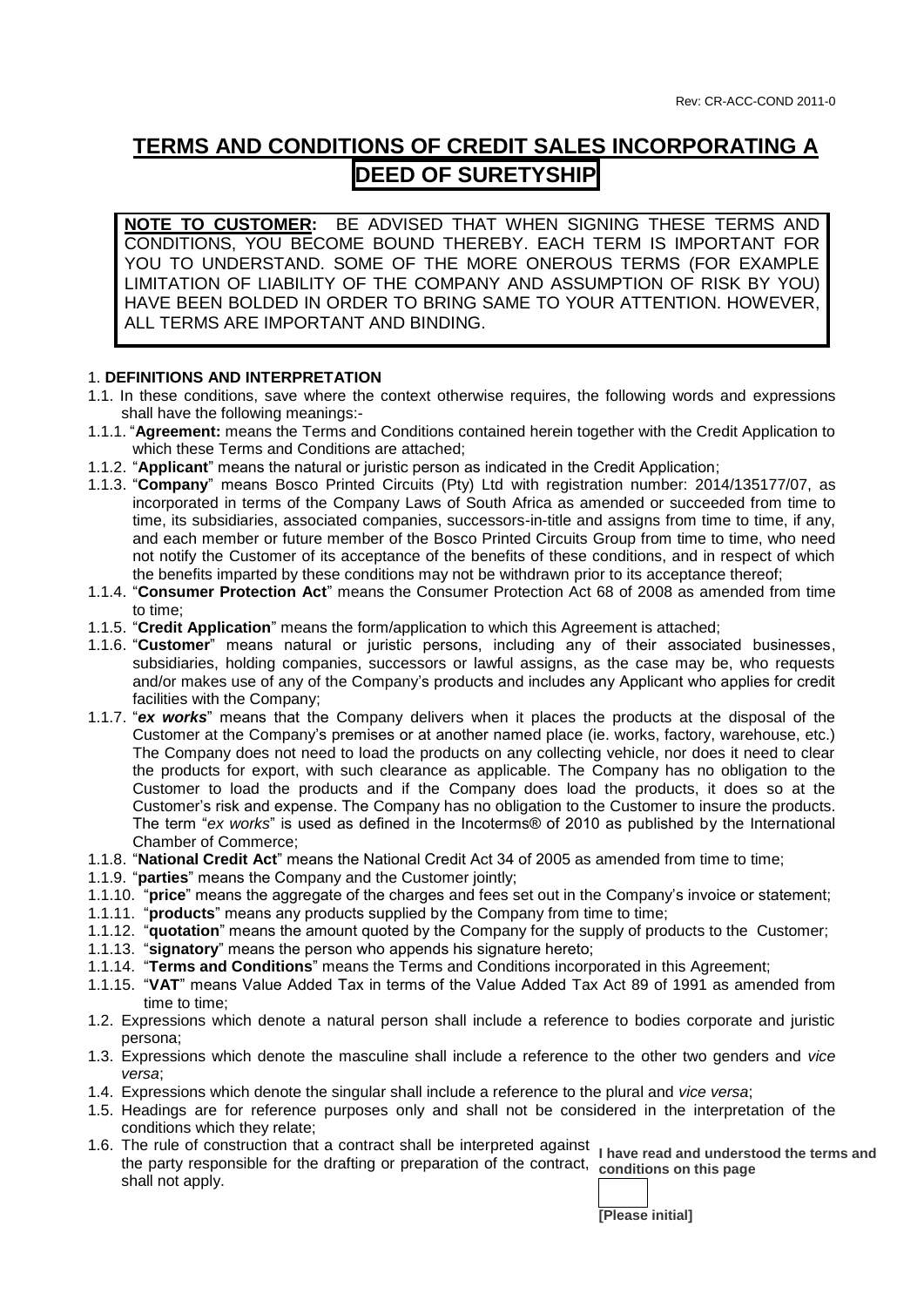## 2. **OVERRIDING EFFECTS OF TERMS AND CONDITIONS**

Unless otherwise specifically agreed in writing, all existing and future business conducted by the Company shall be on the Terms and Conditions set out herein, and no other terms or conditions, whether contained in the Customer's documentation or otherwise, shall be binding on the Company unless reduced to writing and signed by both parties.

## 3. **CREDIT FACILITIES, OWNERSHIP AND RISK**

- 3.1. The Customer understands that the Company's decision to grant credit facilities to the Customer is at the sole discretion of the Company.
- 3.2. The nature and extent of such facilities shall at all times be in the Company's sole discretion and the Company reserves the right to amend, vary, suspend or withdraw such facilities at any time without prior notice, subject to the provisions of the National Credit Act. In such circumstances the provisions of these Terms and Conditions will still apply to those amounts that are owed by the Customer under the credit facilities before the date on which the Company suspended or withdrew the credit facilities.
- 3.3. The Company reserves the right, by written notice to the Customer, to reduce the credit limit under the credit facilities granted to the Customer, which reduction will take effect on delivery of a written notice to the Customer.
- 3.4. The Company may increase the credit limit under the credit facilities with the written consent of the Customer, provided that the Company is satisfied that the Customer will be able to meet its obligations under the increased credit limit.
- 3.5. The credit limit granted by the Company to the Customer shall not be deemed to be limit of the Customer's indebtedness to the Company.
- 3.6. **It is a condition of sale that notwithstanding delivery of the products and the transfer of possession to the Customer, ownership of the goods shall remain vested in the Company until the whole of the price shall have been paid by the Customer. The risk in such goods shall, however, pass to the Customer immediately upon delivery.**

#### 4. **PRICE**

- 4.1. All quotations shall remain valid for a period of 7 (seven) days from the date of quotation, unless amended by the Company prior to acceptance thereof.
- 4.2. Unless the Company provides the Customer with a written quotation, which the Customer accepts within the period for which the quotation is valid, the price of the Company's products will be the price ruling at the date of the supply of the products.
- 4.3. The price shall exclude VAT which the Customer shall be liable to pay to the Company in addition to the price.
- 4.4. The Company will not, under any circumstances, be precluded from raising or correcting any debit (and from obtaining payment thereof) in relation to any amount due to it.
- 4.5. Unless agreed thereto in writing the Company shall not grant any discount, including settlement discounts. In the event that the Company grants a discount, the discount shall be forfeited should payment not be made on or before the required time in full.

## 5. **PAYMENT**

- 5.1. Unless the Customer has been granted credit facilities, invoices are payable in cash on the date of delivery thereof.
- 5.2. Where a credit facility has been granted by the Company, payment shall be made within 30 (thirty) days from the date of the Company's month-end statement.
- 5.3. The Customer shall not be entitled to withhold, deduct from or defer any amount due by it to the Company and shall pay such amounts free of any deductions, charges and set-off.
- 5.4. The Company, in its sole discretion, shall be entitled, but not obliged to set-off against any amounts owed by the Customer to it any amounts that it owes to the Customer.
- 5.5. The Company can appropriate payments from the Customer to any such outstanding amounts as it deems fit.
- 5.6. **The Customer carries any risk associated with or arising from the method elected to effect payment to the Company.**
- 5.7. Should any account not be paid on due date, all other monies owing by the Customer to the Company shall immediately become due and payable.

**I have read and understood the terms and conditions on this page** 

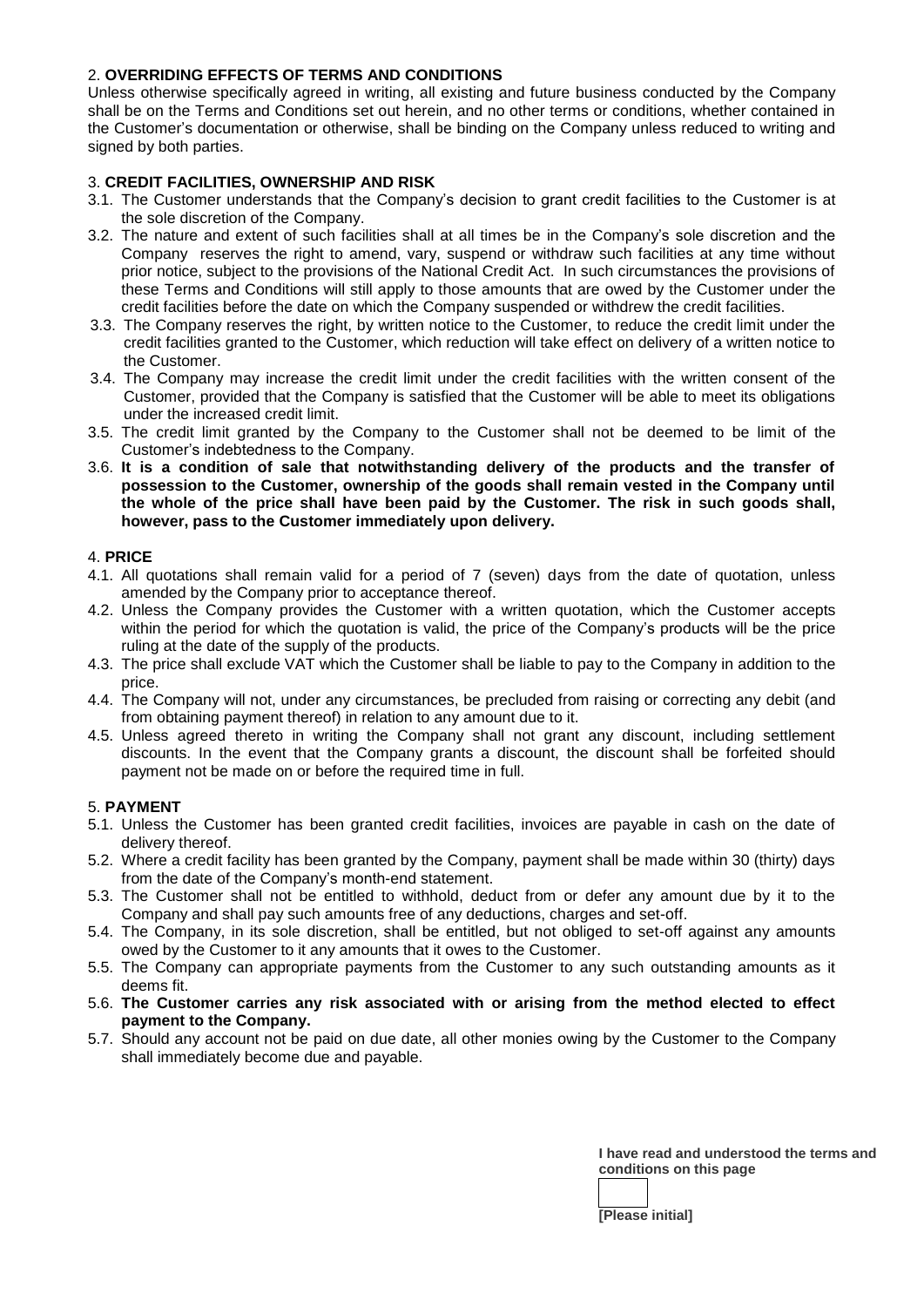- 5.8. The Company does not necessarily equate the tender of a cheque with payment in cash. The Company reserves the right, in any event, to require that any such cheque first clear in its account before proceeding with its obligations.
- 5.9. The Company shall be entitled, without prejudice to its rights, and without prior notice, to immediately cancel any sale or other contract in circumstances where the price has not been paid in full on due date.

## 6. **ORDERS**

- 6.1. All orders must be placed with the Company in writing, the Company does not accept oral orders.
- 6.2. The Company shall not be responsible for any errors or misunderstandings occasioned by the Customer's failure to effect orders in writing.
- 6.3. All orders are subject to these Terms and Conditions and not any provisions that the Customer may attempt to impose by way of its documents.
- 6.4 The Company's acceptance of the order is subject to, *inter alia*, the availability of the product(s) and manpower.
- 6.5. The Company reserves the right, in its sole discretion, to decline the Customer's application for any order without providing any reasons.
- 6.6. No binding contract shall arise between the Customer and the Company until the Customer's order has been accepted and confirmed by the Company in writing.
- 6.7. It shall be the sole responsibility of the Customer to provide the Company with all the necessary requirements and specifications in relation to the products ordered.
- 6.8. It is the sole responsibility of the Customer to establish that the products requested by it are suitable for its purposes.
- 6.9. Orders that have been accepted by the Company may not be cancelled, varied or withdrawn by the Customer, unless the Company, in its sole discretion, agrees thereto in writing, failing which the Customer will be liable for the full order value.
- 6.10. Where the Company does so agree in writing to the variation, cancellation or withdrawal of any order or booking, the Company may in it's sole and absolute discretion grant a discount based on the stage of production that has been reached. The following are guideline stages of production: material cut and drilled 30% (thirty *per centum*), through hole plated and with dry film photo resist 55% (fifty five *per centum*), electroplated and etched 70% (seventy *per centum*), solder mask and legend print and HAL completed 85% (eighty five *per centum*) and final inspection 100% (one hundred *per centum*).
- 6.11. **The Company reserves the right, in its sole and absolute discretion, to cancel, withhold or suspend the Customer's order or any order that my be in production, notwithstanding that such order has previously been accepted by the Company until such time that the Customer's overdue account has been settled in full.**
- 6.12. Without limiting the generality of the aforegoing, the Company reserves the right to cancel and withhold the Customer's order where the Customer is placed under business rescue, liquidated, sequestrated, makes any attempt of compromise with its creditors, has judgment recorded against its name and/or breaches any of the Terms and Conditions contained herein.
- 6.13. The Company closes annually during the month of December and therefore, where the Customer requires the products before December, the Customer must place the order on or before the 14 (fourteenth) November, unless otherwise specifically agreed to by the Company in writing.

## 7. **DELIVERY**

7.1. Unless otherwise stated the prices quoted are *ex works* and the Customer shall take delivery of the products as soon as they are placed at the Customer's disposal at the Company's works **and shall bear and be liable for all charges and risks in and to and in respect of the products from the time when they have been so placed at the Customer's disposal provided** that the products have been clearly set aside or otherwise identified as the contract products.

 The Company does not offer free deliveries outside of Gauteng, and furthermore not all areas in Gauteng are covered by free deliveries.

Prototype Pcb's are also not delivered by Bosco, unless our driver is in your area at the same day that the Prototype is completed. Deliveries excluded from our free delivery areas are for the account of the Customer. **Please inquire from our Sales Consultants for more details / options regarding deliveries.**

7.2. Should any deliveries be delayed by any circumstances whatsoever outside the Company's control the time for such deliveries shall be extended until the lapse of a reasonable period after the cessation of the said circumstances and the Company shall not be liable for any loss or any damage caused by such delay.

> **I have read and understood the terms and conditions on this page**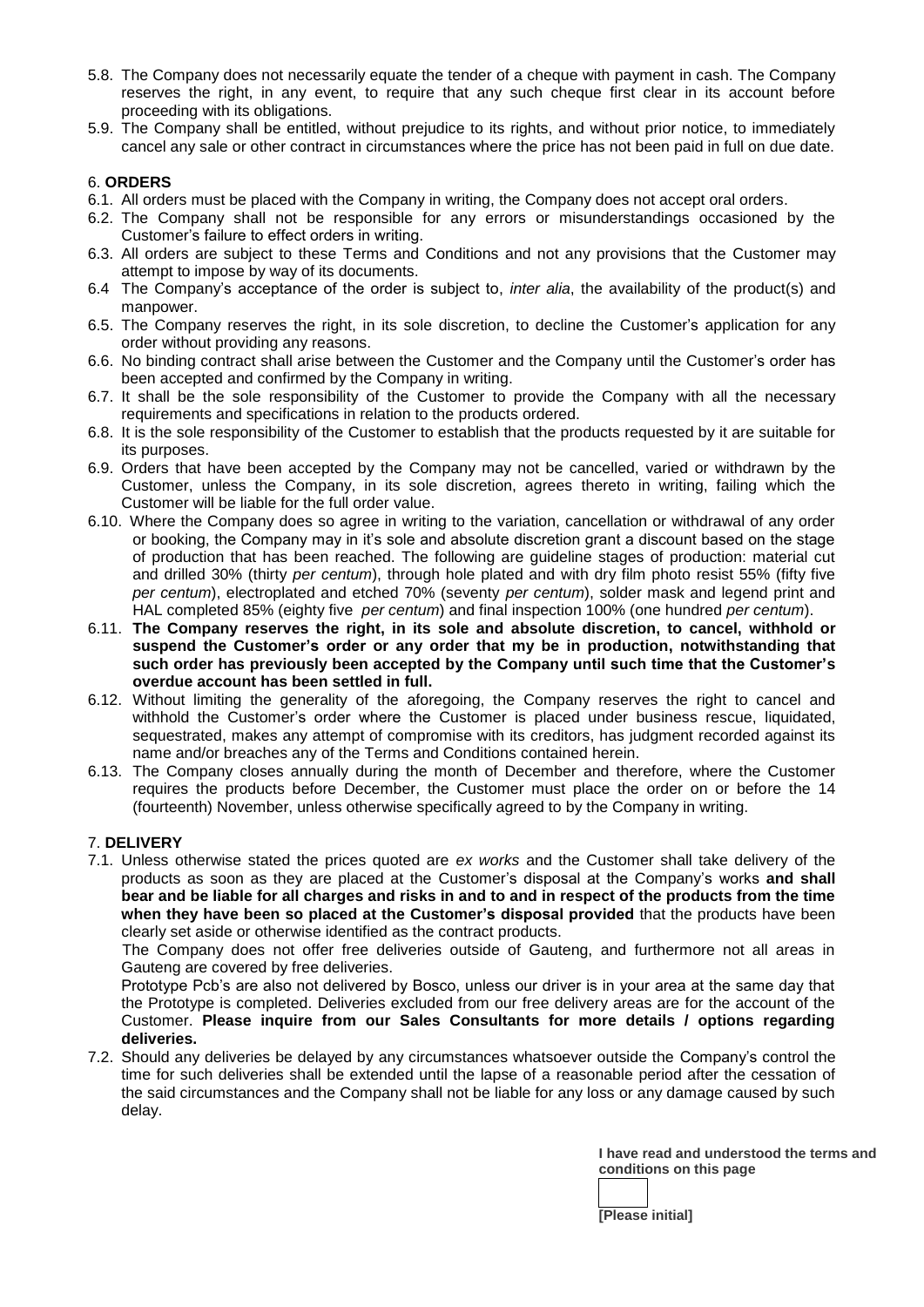- 7.3. **The Company shall not be under any liability whatsoever in respect of short deliveries or damaged or defective products nor any loss of damage or consequential loss or damage which the Customer may claim was caused thereby**.
- 7.4. **Where a person holding himself as the Customer's representative/agent accepts delivery, whether same is effected by the Company or the Company's agent to the Customer's premises or** *ex works***, such delivery shall be deemed proper delivery to the Customer notwithstanding that such person is not the Customer's authorised representative/agent.**
- 7.5. The signature appearing on the Company's delivery note of the official/employee/agent or representative of the Customer who received the products shall be deemed to be confirmation of the complete delivery of the products in all respect and that the same were delivered in good order and condition. The signatory that signs the Company's delivery note shall be deemed to have been duly authorised to accept delivery of the products by the Company.
- 7.6. Time shall not be of the essence in respect of any order. The Customer accepts that the supply of products will be subject to the availability of capacity and timeous receipt by the Company of any drawings, designs and specifications that the Company may require from the Customer (provided that such drawings, designs and specifications shall be deemed to have been given to the Company for the purpose of description only and shall not form part of these Terms and Conditions).
- 7.7. **The Company will not be liable, under any circumstances, for any direct, indirect or consequential damages of any nature, whether in the contemplation of the parties or not, which the Customer may suffer as a result of a delay in delivery of the services ordered and the Customer shall not be entitled to cancel any order by reason of such delay.**
- 7.8. **Where a time for performance is given, the Company undertakes to use reasonable endeavours to adhere to such date(s) and/or time(s), but the Customer acknowledges that the delivery date and/or performance time is merely an estimate and the Company shall not be responsible, and shall not incur any liability to the Customer, in the event that the Company fails to perform on such date(s) and/or during such time(s).**
- 7.9. In the event that it has been agreed that the products are to be transported by an independent carrier, such carrier shall be the Customer's agent and delivery to the carrier shall be deemed to be delivery to the Customer.

## 8. **CUSTOMER'S OBLIGATIONS**

- 8.1. Whilst the Customer is indebted to the Company in respect of the price of the products, the Customer shall:-
- 8.1.1. at its own expense keep the products properly insured for their full value against loss or damage through fire, accident, theft and other risks designated by the Company;
- 8.1.2. at no time, without the written consent of the Company, store or keep the products on any premises in consideration for the payment of any storage charges or rental or other consideration and upon the Customer applying for such written consent, the Company shall be entitled to take possession of the products and store to keep the same and recover from the Customer reasonable charges or rental or other consideration for so doing;
- 8.1.3. be responsible for all losses of or damage to the products and the Company shall not be liable or in any way be responsible for any loss or damage thereto arising from any cause whatsoever including the Company's negligence and the Customer shall give the Company immediate notice in writing of any loss of or damage to the products;
- 8.1.4. furnish to the Company in respect of the products, a waiver of any landlords *hypothec*, and/or waiver by any building owner of his rights under any building contract to the claim of products;
- 8.1.5. not do anything which renders the products liable to attachment, *incumberance*, *hypothec* or any *lien*.
- 8.2. **In the event of the sale of it's business or a change occurring in it's directors or members, the Customer undertakes to notify the Company immediately in writing of such changes, failing which the Customer and signatory and ex director/member/trustee/sole proprietor hereto shall remain personally liable for payment of all products ordered after the date but prior to written notification of such changes to the Company.**
- 8.3. The Customer shall be obliged to timeously notify the Company in writing prior to there being any change to the Customer's physical address(es), delivery address(es), postal address(es), e-mail address(es), address where the products are kept, bank account(s) and the like or prior to there being any change in the shareholding, membership or ownership of the Customer, and before all or any part of its business or its major assets are disposed of to a third party.

**I have read and understood the terms and conditions on this page**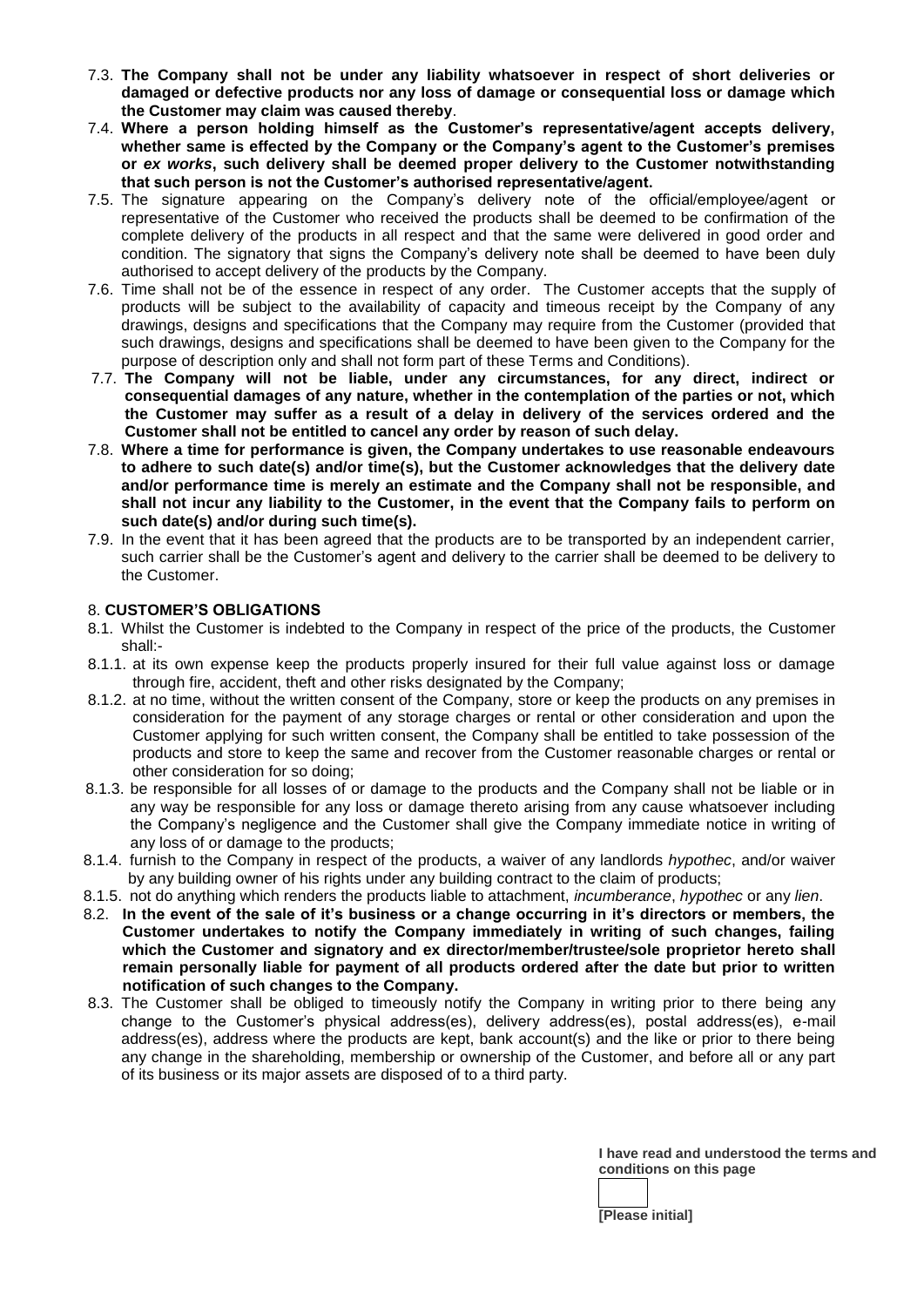## 9. **EXCLUSION OF WARRANTIES BY THE COMPANY**

- 9.1. **Save for what is expressly set out in this Agreement, the products sold are so done without any warranties, guarantees or undertakings to the Customer, whether express, tacit or implied and/or whether by statute or common law and without any representations, including that the products are suitable for the purpose for which they have been ordered.**
- 9.2. **It is the sole responsibility of the Customer to determine whether the products required by him are suitable for the purpose for which he intends using them**.
- 9.3. Any advice or opinion given by the Company's employees is for the Customer's benefit only and the Company accepts no responsibility for any damages that the Customer may incur as a result of the Customer relying upon such advice.
- 9.4. The Company shall not be liable for any direct, indirect, consequential or other loss, including loss to third parties, arising out of the errors in carrying out a contract, or by delivery or by incomplete delivery or by unsuitability of products for use as intended.
- 9.5. All specifications, illustrations, drawings, diagrams, price lists, dimensions, delivery dates and performance figures furnished by the Company and representations in regard thereto are approximate and are furnished for information purposes only and unless specifically guaranteed by the Company in writing shall not form part of this Agreement nor bind the Company in any way whatsoever.
- 9.6. **The Company will not be liable for any loss or damage of any nature and howsoever arising which may be suffered by the Customer as a result of, or in connection with any transaction contemplated herein, whether indirect, consequential, delictual or otherwise and whether caused by the negligent act or omission of the Company or otherwise.**
- 9.7. **Any direct liability of the Company for breach of this Agreement will not exceed in the aggregate of damages, costs, fees and expenses capable of being awarded to the Customer, the total price paid or due to be paid by the Customer for the products or the Company may, at it's sole and absolute discretion, replace the products shown to be defective, provided the Customer notifies the Company in writing of any alleged shortage or defect within 30 (thirty) days from date of delivery and the Customer can demonstrate that such products have not been stored, handled or used in a manner that caused the alleged defect.**
- 9.8. **The Customer understands that Printed Circuit Board ("Pcb") are not Bare Board Tested ("Electrical Test") therefore the Customer assumes the risk of undetected faults and agrees to be bound by the limited liability clauses in this Agreement. The Customer may, however, specifically elect to have the ordered Pcb electrically tested at the Customer's expense .**

**I have read and understood the terms and conditions on this page**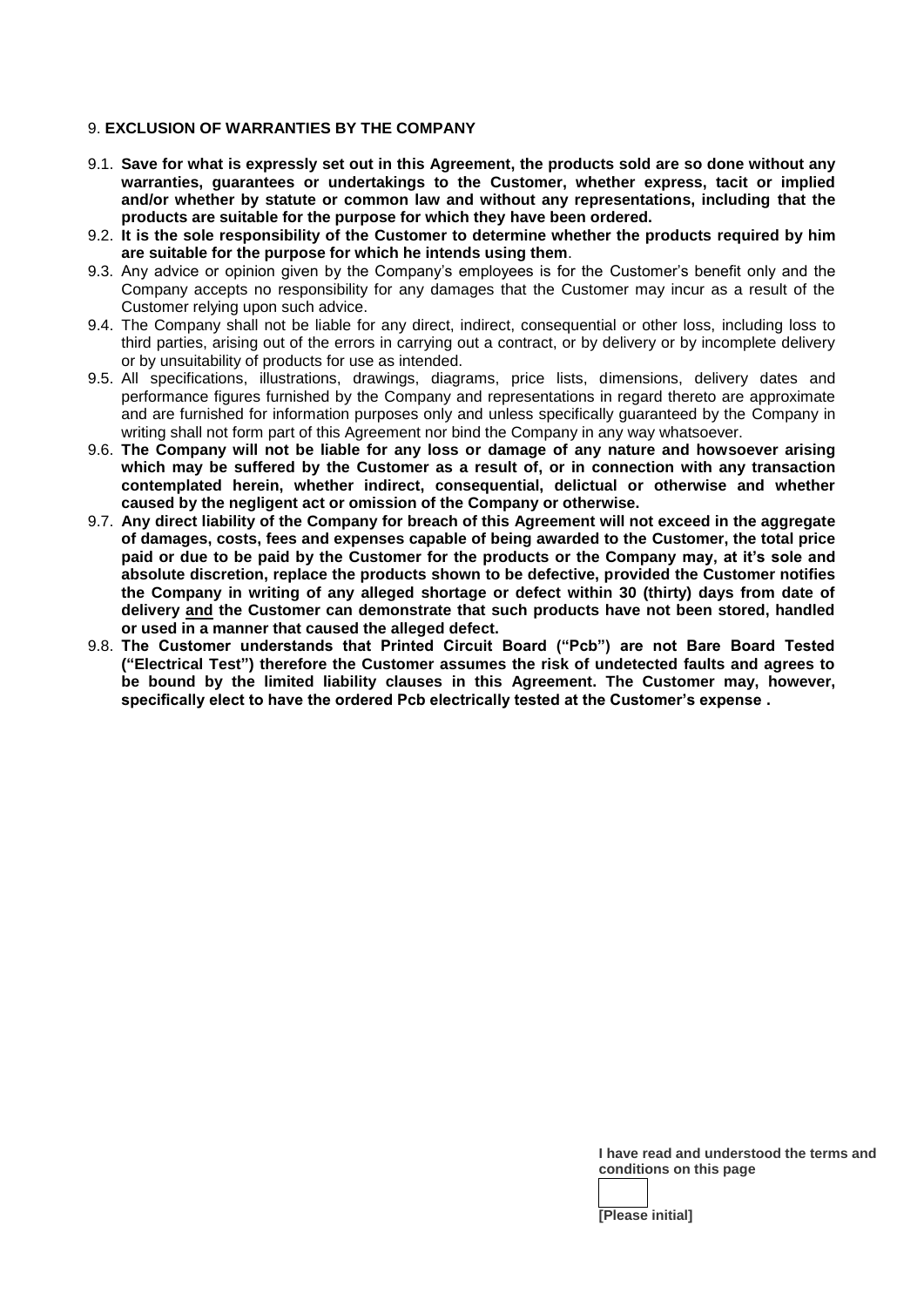#### **10. CONTINUING COVERING SURETYSHIP**

- **10.1. I, by my signature below, hereby bind myself in my private and individual capacity as surety for and co-principal debtor with the Customer in favour of the Company for the due performance of any obligations of the Customer and for the due payment to the Company by the Customer of any amounts which may now or at any time be or become owing to the Company by the Customer.**
- **10.2. I understand that my liability for amounts owing by the Customer to the Company is not limited to any credit limit granted by the Company to the Customer.**
- **10.3. I agree and declare that this suretyship shall remain in full force and effect as a continuing covering suretyship for so long as any amounts remain owing by the Customer to the Company and notwithstanding the temporary extinction of the Customer's indebtedness to the Company.**
- **10.4. I acknowledge and understand that as surety and co-principal debtor, I waive and renounce the benefits to which I may be entitled to arising from the legal exceptions including, but not limited to:**
- **10.4.1. excussion – the right to require the Company to proceed first against the Customer for payment of any debt owing to the Company before proceeding against me;**
- **10.4.2. cession of action – the right to require the Company to give cession of the action for payment of debts to me before any action against me may be taken;**
- **10.4.3. the benefit of simultaneous citation and division of debts – the right of a co-surety to be liable only for his pro rata share of the principal debt;**
- **10.4.4. the right to an accounting from the Company.**
- **10.5. A certificate issued by any manager of the Company will constitute** *prima facie* **proof of the amount of the Company's claim against me.**
- **10.6. I hereby choose my** *domicilium citandi et executandi* **for all purposes under this deed of suretyship as the Customer's physical address set out in the Credit Application.**
- **10.7. I shall be liable for the Company's legal fees in the event of the Company instituting action against me on an attorney and own client scale including counsel's fees on brief, tracing agents' fees and collection charges.**
- **10.8. I undertake to furnish the Company with a declaration of my assets within 7 (seven days) of being requested to do so and I undertake to notify the Company in writing of any additions, reductions or changes to my assets within 7 (seven) days from such addition, reduction or change occurring.**
- **10.9. In the event of the Company ceding its rights under this deed of suretyship, the cessionary shall be able to recover from me in terms of this deed of suretyship all amounts owed by the Customer to the Company and to the cessionary.**

**\_\_\_\_\_\_\_\_\_\_\_\_\_\_\_\_\_\_\_\_\_\_\_\_\_\_\_\_\_\_ SIGNATURE OF SURETY**

**\_\_\_\_\_\_\_\_\_\_\_\_\_\_\_\_\_\_\_\_\_\_\_\_\_\_\_\_\_\_ NAME AND SURNAME OF SURETY**

> **I have read and understood the terms and conditions on this page**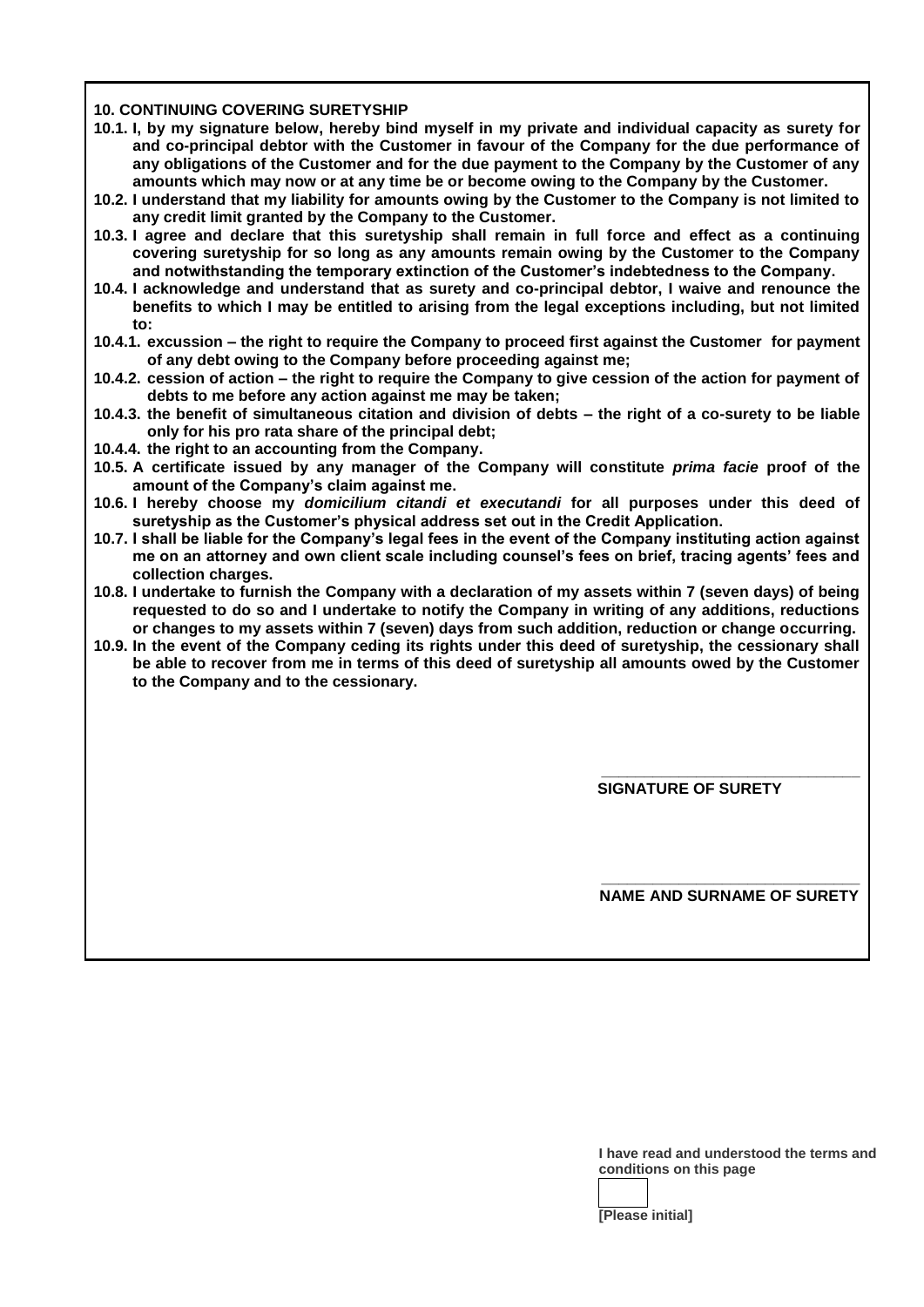## 11. **BREACH**

- 11.1. In the event that the Customer fails to make any payment to the Company under this Agreement or in the event that the Customer is in breach of any of the Terms and Conditions herein contained, the Company shall be entitled to notify the Customer of such breach in writing and give the Customer 7 (seven) days within which to rectify the breach. Should the Customer fail to remedy such breach within 7 (seven) days after receiving such written notice, the Company, without prejudice to any of its other rights in law, shall be entitled to cancel the contract forthwith and to claim damages.
- 11.2. In the event that the Company is in breach of any of the Terms and Conditions herein contained, the Customer shall be obliged to notify the Company of such breach in writing specifying the nature of the breach and afford the Company 7 (seven) days within which to rectify the said breach (provided that if it is not reasonably possible to remedy the breach within such 7 (seven) day period within such further period as is reasonable in the circumstances)., the Company's sole obligation shall be to deliver the correct product or quantity of products within 7 (seven) days, alternatively, and at its absolute and sole election, to reimburse the Customer for the price of the incorrect products.
- 11.3. In the event of the Customer suffering any civil judgment being taken or entered against it or committing an act of insolvency in terms of the Insolvency Act 24 of 1936, as amended from time to time or being placed under business rescue proceedings, sequestration, liquidation or judicial management, whether provisional or final, or entering into a compromise with its creditors, or dying, the Company shall, without prejudice to any other remedies that it has available to it, be entitled to summarily cancel the supply of any products to the Customer which have not been paid for and/or claim specific performance of all the Customer's obligations whether or not such obligations have fallen due for performance, in all events without prejudice to the Company's right to claim damages.

### 12. *FORCE MAJEURE*

No failure by the Company to perform any of its obligations shall constitute a breach of such obligations in terms of this Agreement, nor give rise to any claim or remedy by the Customer in the event that such failure arose as a result of *force majeure*, including acts of God, war, revolution, riot, civil unrest, strikes or other labour action, sanctions, natural disasters, changes in law, regulations, ordinances or the like or as a result of any other circumstance wholly beyond its control.

#### 13. **LEGAL PROCEEDINGS**

- 13.1. The laws of the Republic of South Africa will be applied in the resolution of any dispute arising from this Agreement between the Company and the Customer.
- 13.2. The Company shall be entitled, but not obliged, to institute action in the Magistrate's Court (Regional or District), notwithstanding that the amount of its claim exceeds the jurisdiction of such court and the Customer hereby consents to the jurisdiction of the Magistrate's Court.
- 13.3. A certificate issued by any Director, manager or secretary of the Company, whose authority, appointment and signature it shall not be necessary to prove, that purports to certify any indebtedness of the Customer to the Company, delivery of the products to the Customer or that payment in respect of the products has not been made, shall constitute *prima facie* proof of such indebtedness or delivery or non-payment, as the case may be and shall constitute a liquid document for the purpose of summary judgement or provisional sentence.
- 13.4. The Customer shall be liable for the Company's legal fees in the event of the Company enforcing its rights hereunder on an attorney and own client scale, including counsel's fees on brief, tracing agents fees and collection charges.

#### 14. **NON-VARIATION**

No amendment, alteration, variation, deletion, addition and/or cancellation of this Agreement shall be of any force or effect unless reduced to writing and signed by duly authorised representatives of the Company and the Customer.

> **I have read and understood the terms and conditions on this page**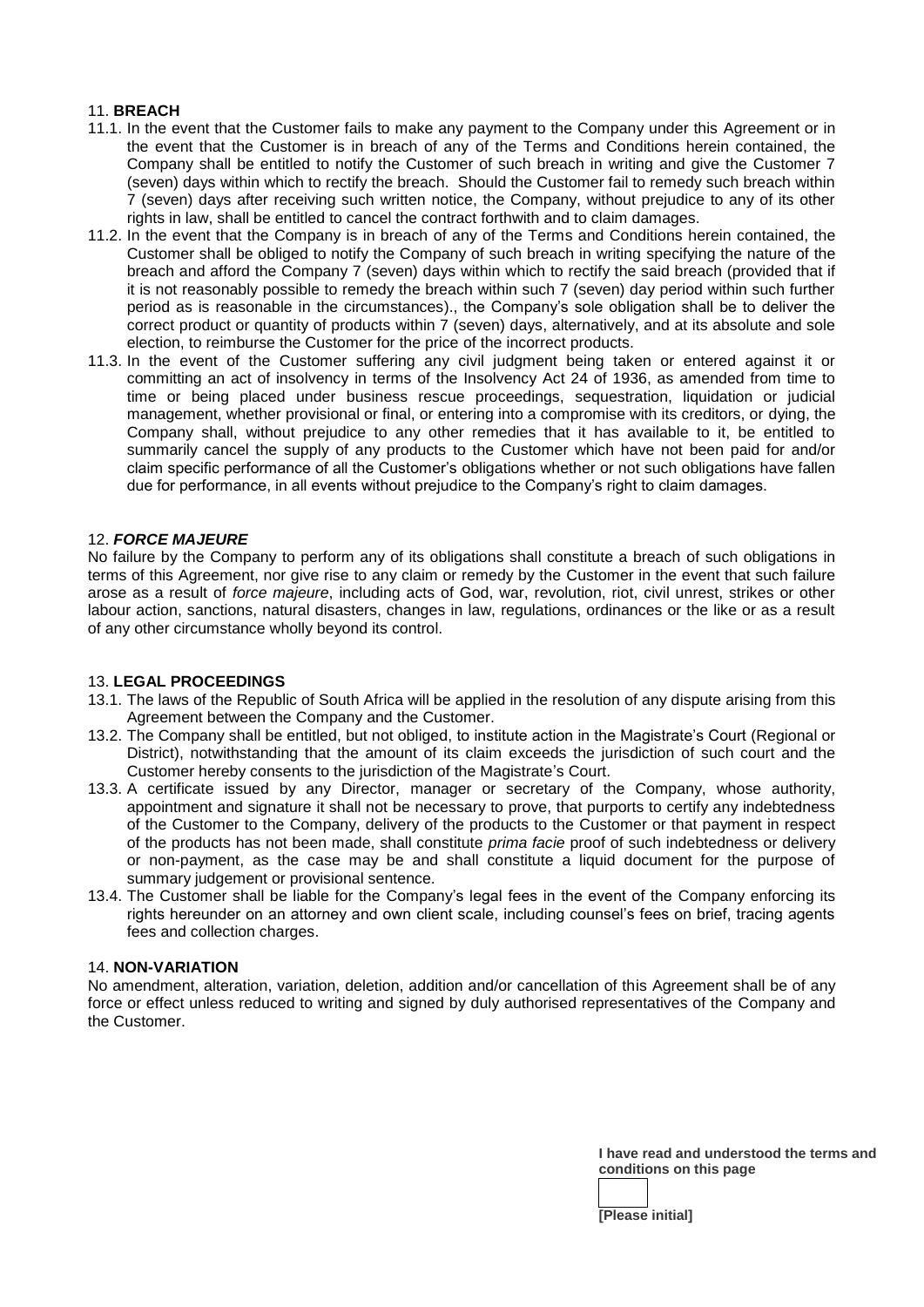## 15. **DISCLOSURE OF CREDIT INFORMATION**

- 15.1. The Customer understands that the information given in this Credit Application is to be used by the Company for the purposes of assessing its creditworthiness. The Customer further agrees to update the information supplied, as and when necessary, to ensure the accuracy and completeness of the above information, failing which the Company will not be liable for any inaccuracies or lack of completeness of information.
- 15.2. The Customer hereby authorises the Company at all times to contact and request information from any person, credit bureaus or businesses, including those mentioned in the Credit Application, and to obtain any information relevant to the Customer's credit assessment.
- 15.3. If the Customer fails to meet its obligations under these Terms and Conditions, it authorises the Company to record its non-performance with any credit bureau, which information will be available to third parties.
- 15.4. The Customer further authorises the Company to perform a credit information search on it at any credit bureau, monitor the Customer's payment behaviour by researching its records at a credit bureau, use new information and data obtained from the credit bureau in respect of the Customer's future credit review, report the existence of the Customer's account with any credit bureau, record and transmit details of how the Customer has performed in terms of these Terms and Conditions.
- 15.5. The Customer hereby authorises the Company at all times to furnish information concerning the Customer's dealings with the Company, including without being limited to, the Customer's credit worthiness, defaulting payments to the Company and details of how the Customer has conducted its account with the Company to any third party.

## 16. *DOMICILIUM CITANDI ET EXECUTANDI* **(ADDRESS)**

- 16.1. The Customer chooses as its *domicilium citandi et executandi* for all purposes under this Agreement, whether in respect of court process, notices or other documents or communications of whatsoever nature (including the exercise of any option), the physical address, postal address, number and e-mail address as indicated by the Customer in the Credit Application.
- 16.2. The Company chooses as its *domicilium citandi et executandi* for all purposes under this Agreement, whether in respect of court process, notices or other documents or communications of whatsoever nature (including the exercise of any option), the address as indicated from time to time on it's invoices, credit or debit notes as supplied to the Customer.
- 16.3. Any notice or communication required or permitted to be given in terms of this Agreement shall be valid and effective only if in writing but it shall be competent to give notice by telefax or e-mail.
- 16.4. Any notice to a party:-
- 16.4.1. sent by prepaid registered post (by airmail if appropriate) in a correctly addressed envelope to it at an address chosen as its *domicilium citandi et executandi* to which post is delivered shall be deemed to have been received on the  $7<sup>th</sup>$  (seventh) business day after posting;
- 16.4.2. delivered by hand to a responsible person during ordinary business hours at the physical address chosen as its *domicilium citandi et executandi* shall be deemed to have been received on the day of delivery; or
- 16.4.3. sent by telefax to its chosen telefax number as stipulated shall be deemed to have been received on the date of dispatch; or
- 16.4.4. sent by e-mail to its chosen e-mail address as stipulated shall be deemed to have been received on the date of dispatch.
- 16.5. Notwithstanding anything to the contrary herein contained a written notice or communication actually received by a party shall be an adequate written notice or communication to it notwithstanding that it was not sent to or delivered at its chosen *domicilium citandi et executandi*.

#### 17. **GENERAL**

- 17.1 **These Terms and Conditions represent the entire Agreement between the Company and the Customer and will govern all future contractual relationships between the Company and the Customer and will also be applicable to all debts, which the Customer may owe to the Company prior to the Customer's signature hereto.**
- 17.2. **No relaxation or indulgence which the Company may give at any time in regard to the carrying out of the Customer's obligations in accordance with this Agreement shall prejudice or be deemed to be a waiver or novation of any of the Company's rights hereunder.**

**I have read and understood the terms and conditions on this page**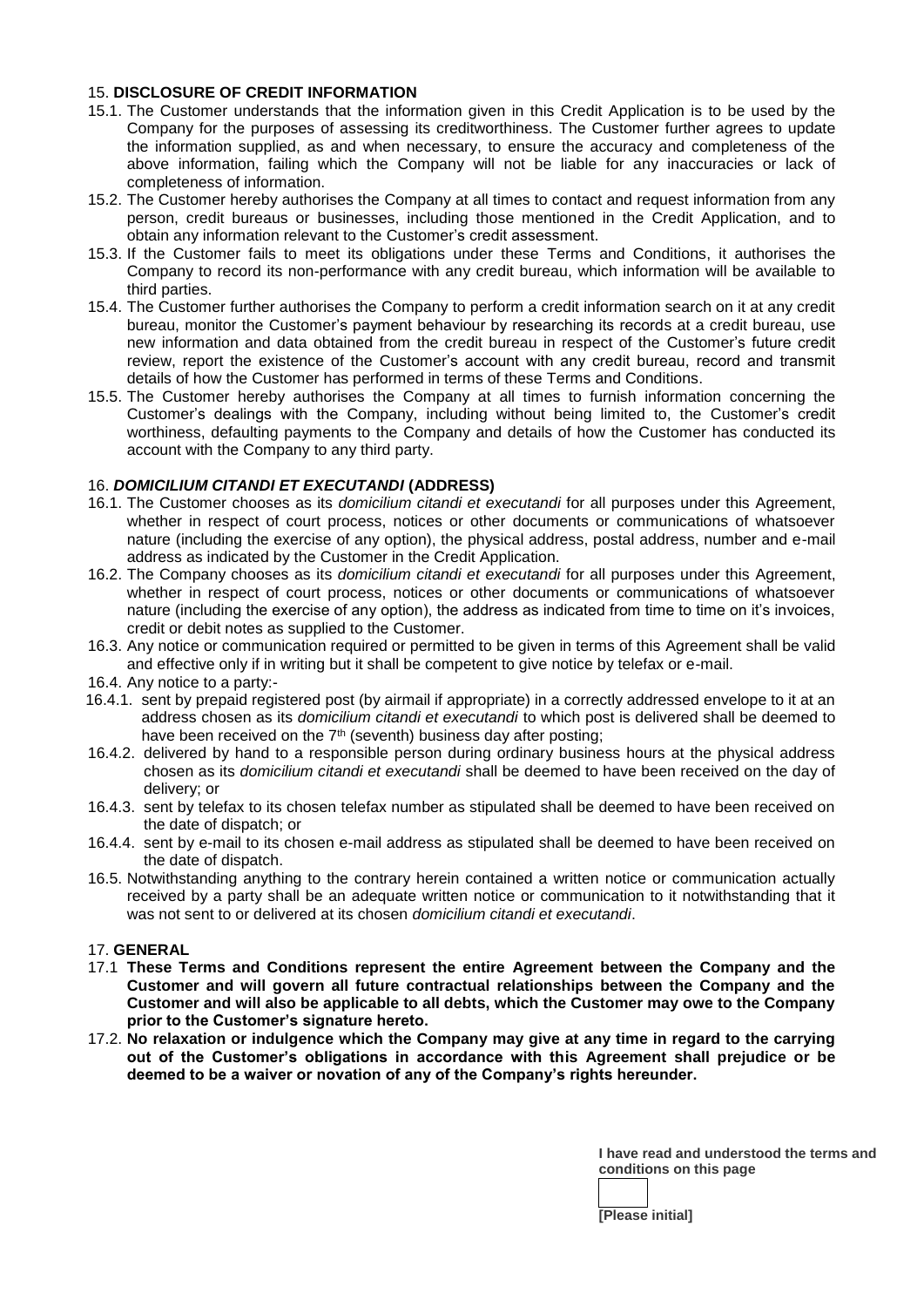- 17.3. Each clause in this Agreement is severable one from the other and if any clause found by any competent court to be defective or unenforceable for whatever reason, then the remaining clauses shall be and continue to be of full force and effect.
- 17.4. The rule of construction that this Agreement shall be interpreted against the party responsible for drafting this document, shall not apply.
- 17.5. **The Customer shall not be entitled to cede its rights or assign its obligations under this Agreement without the prior written consent of the Company.**
- 17.6. **The Company shall be entitled to cede or transfer its rights and ownership to the products or assign its obligations under this Agreement and the cessionary shall be entitled to enforce its rights hereunder in respect of products that it supplies to the Customer.**

#### 18. **WARRANTIES AND INDEMNITIES BY CUSTOMER AND SIGNATORY**

### 18.1. **I, the undersigned, do hereby warrant that:**

- 18.1.1. I have the necessary authority to represent the Customer herein and to agree to the Company's Terms and Conditions on the Customer's behalf;
- 18.1.2. the Customer agrees that all transactions concluded with the Company will be subject to this Agreement;
- 18.1.3. I have read and understood all the terms and conditions contained herein and acknowledge that the information furnished herein by me is material to the Company's decision to grant credit;
- 18.1.4. I am not an unemancipated minor and I have the necessary legal capacity to execute this Agreement.
- 18.1.5. **Neither the Customer nor I are subject to a debt-review or re-arrangement order, or Agreement as contemplated by the National Credit Act, nor to business rescue proceedings as contemplated by the Companies Act;**
- 18.1.6. **The Customer hereby indemnifies the Company for and holds it harmless against any claim made against the Customer by a third party arising from the products supplied by the Company;**
- 18.1.7. All the information supplied in the Credit Application, is true, correct and/or up to date and that no material facts have been omitted which may adversely affect the Company's decision to grant the Customer credit facilities and/or to transact with the Customer now or in the future;
- 18.1.8. **I am duly authorised to sign the Credit Application and this Agreement for and on behalf of the Customer and agree that should I not be duly authorised to sign for and on behalf of the Customer I shall be personally liable for all obligations arising out of this Agreement.**

## **CUSTOMER SIGNATURE**:

|  | (Who warrants that he/she is duly authorised and who<br>signs in his/her capacity as surety and co-principal<br>debtor in terms of clause 10) |
|--|-----------------------------------------------------------------------------------------------------------------------------------------------|
|  |                                                                                                                                               |
|  | (Who warrants that he/she is duly authorised and who<br>signs in his/her capacity as surety and co-principal<br>debtor in terms of clause 10) |

**I have read and understood the terms and conditions on this page**